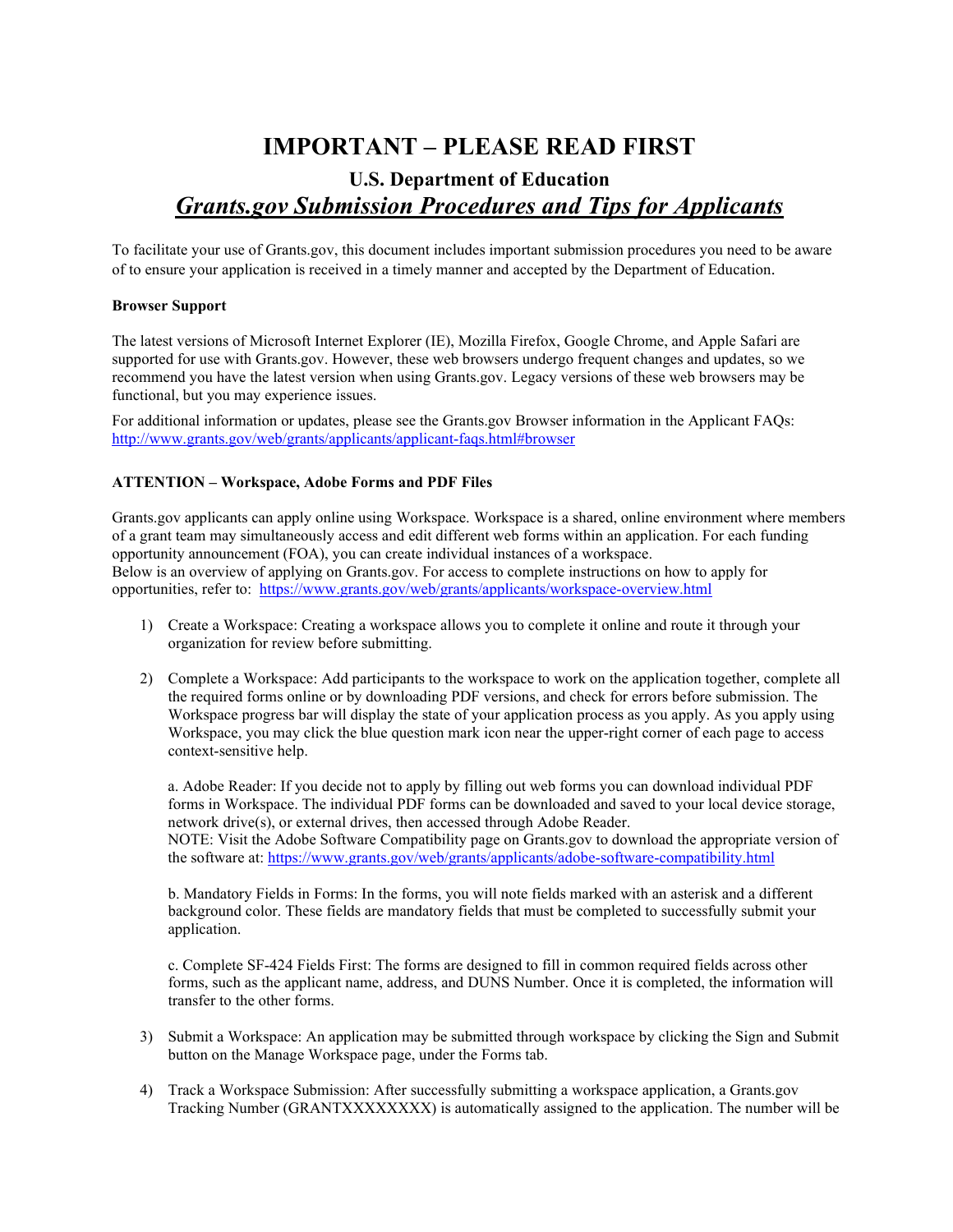listed on the Confirmation page that is generated after submission. Using the tracking number, access the Track My Application page under the Applicants tab or the Details tab in the submitted workspace.

For additional training resources, including video tutorials, refer to <https://www.grants.gov/web/grants/applicants/applicant-training.html>

#### **Helpful Reminders**

**Note: To submit successfully, you must provide the DUNS number on your application that was used when you registered as an Authorized Organization Representative (AOR) on Grants.gov. This DUNS number is typically the same number used when your organization registered with the SAM. If you do not enter the same DUNS number on your application as the DUNS you registered with, Grants.gov will reject your application.**

1) SAM registration--Grants.gov registration involves many steps including registration on SAM [\(www.sam.gov\)](http://www.sam.gov/) which may take approximately one week to complete, but could take upwards of several weeks to complete, depending upon the completeness and accuracy of the data entered into the SAM database by an applicant. You may begin working on your application and submit while completing the registration process. For detailed information on the Registration Steps, please go to:<http://www.grants.gov/web/grants/register.html>[Note: Your organization will need to update its SAM registration annually.]

Primary information about SAM is available at [www.sam.gov.](http://www.sam.gov/) However, to further assist you with obtaining and registering your DUNS number and TIN in SAM or updating your existing SAM account the Department of Education has prepared a SAM.gov Tip Sheet which you can find at: [http://www2.ed.gov/fund/grant/apply/sam](http://www2.ed.gov/fund/grant/apply/sam-faqs.html)[faqs.html](http://www2.ed.gov/fund/grant/apply/sam-faqs.html)

2) **VERIFY SUBMISSION IS OK** – You will want to verify that Grants.gov received your application submission on time and that it was validated successfully. To see the date/time your application was received, login to Grants.gov and click on the Track My Application link. Once the Department of Education receives your application from Grants.gov, an Agency Tracking Number (PR/award number) will be assigned to your application and will be available for viewing on Grants.gov's Track My Application link.

If your application has a status of "Received" it is still awaiting validation by Grants.gov. Once validation is complete, the status will either change to "Validated" or "Rejected with Errors." If the status is "Rejected with Errors," your application has not been received successfully. Some of the reasons Grants.gov may reject an application can be found on the Grants.gov site:

[http://www.grants.gov/web/grants/applicants/encountering-error-messages.html.](http://www.grants.gov/web/grants/applicants/encountering-error-messages.html) For more detailed information on troubleshooting Adobe errors, you can review the Adobe Reader Software Tip Sheet at: [http://www.grants.gov/web/grants/applicants/adobe-software-compatibility.html.](http://www.grants.gov/web/grants/applicants/adobe-software-compatibility.html) If you discover your application has been rejected, please see the instructions below. Note: You will receive a series of confirmations both online and via e-mail about the status of your application. Please do not rely solely on email to confirm whether your application has been received timely and validated successfully.

#### **Submission Problems – What should you do?**

If you have problems submitting to Grants.gov before the closing date, please contact Grants.gov Customer Support at 1-800-518-4726 or email at:<mailto:support@grants.gov> or access the Grants.gov Self-Service Knowledge Base web portal at: <https://grants-portal.psc.gov/Welcome.aspx?pt=Grants>

# **Helpful Hints When Working with Grants.gov**

Please go to<http://www.grants.gov/web/grants/support.html> for help with Grants.gov. For additional tips related to submitting grant applications, please refer to the Grants.gov Applicant FAQs found at this Grants.gov link: <http://www.grants.gov/web/grants/applicants/applicant-faqs.html> as well as additional information on Workspace at [https://www.grants.gov/web/grants/applicants/applicant-faqs.html#workspace.](https://www.grants.gov/web/grants/applicants/applicant-faqs.html#workspace)